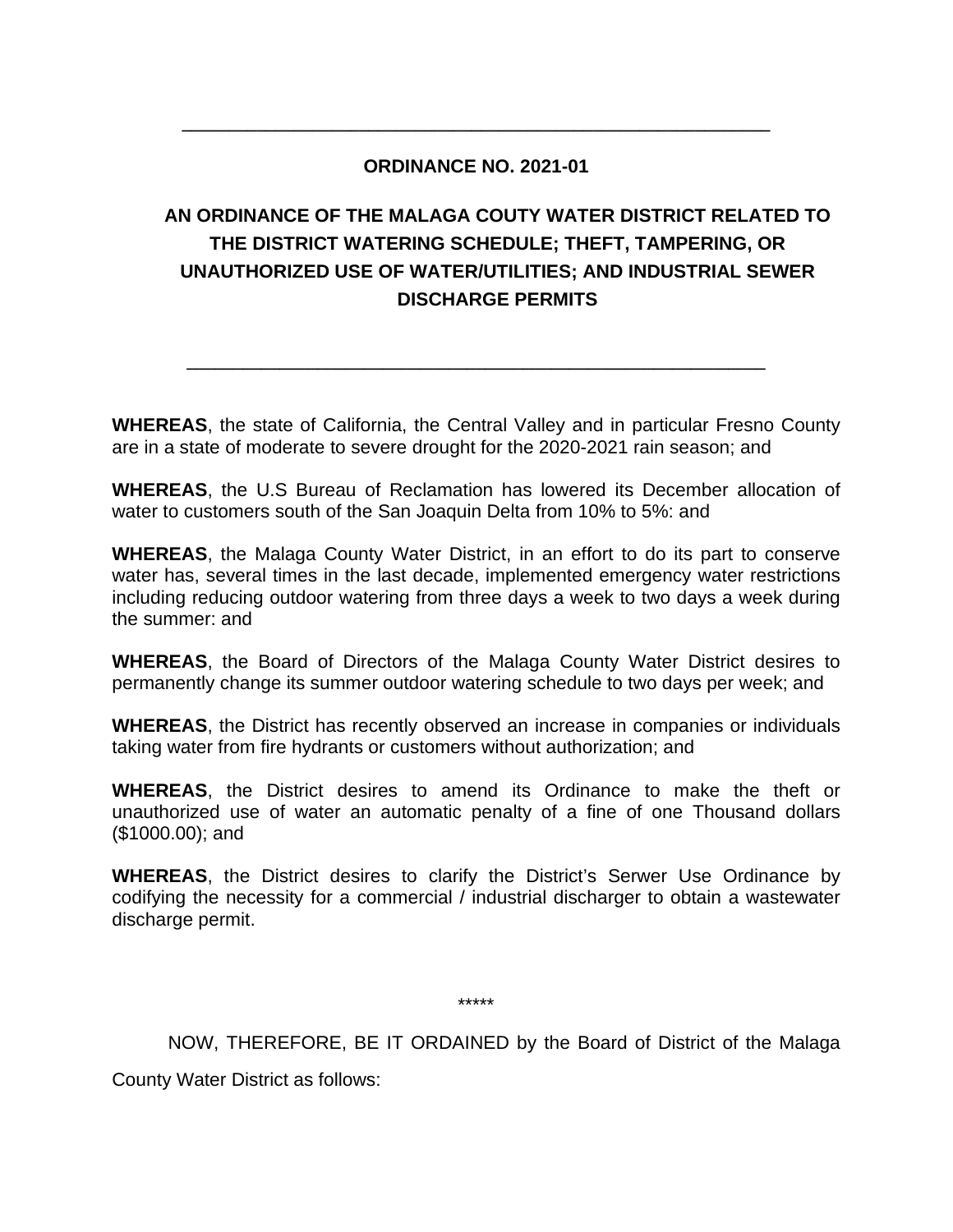# **SECTION 1.**

Section 2.11.040 of the District's Ordinance Code pertaining to outdoor watering regulations is hereby amended to read as follows:

## "**2.11.040 Water conservation – Outdoor water regulations.**

A. Prevention of Water Waste. No customer shall knowingly permit leaks or waste of water. Where water is wastefully or negligently used on a customer's premises, the District may discontinue the service if such conditions are not corrected within five days after giving the customer written notice to correct such wasteful or negligent use.

B. Outdoor Water Use Restrictions. In the use of water supplied by the District, no customer shall do or permit any of the following:

1. Water any lawn except by the use of a hose held in the person's hand with a shut-off nozzle or a sprinkling device; or

2. Keep, maintain, operate, or use any water connection, hose, faucet, hydrant, pipe, outlet, or plumbing fixture which is not tight and free of leakage; or

3. Willfully or negligently waste water; or

4. Flood any part of the premises of another; or

5. Sprinkle the premises of another so as to prevent the normal use thereof or unreasonably wet objects thereon which should not be subjected to a spray of water except as naturally caused by the elements or by action of the owner of the object; or

6. Sprinkle or irrigate any yard, ground, premises or vegetation outside the prescribed water schedule which is as follows:

a. Summer Schedule (March to October).

i. Odd-numbered addresses' (ending in 1, 3, 5, 7, 9) watering days are Tuesday, and Saturday.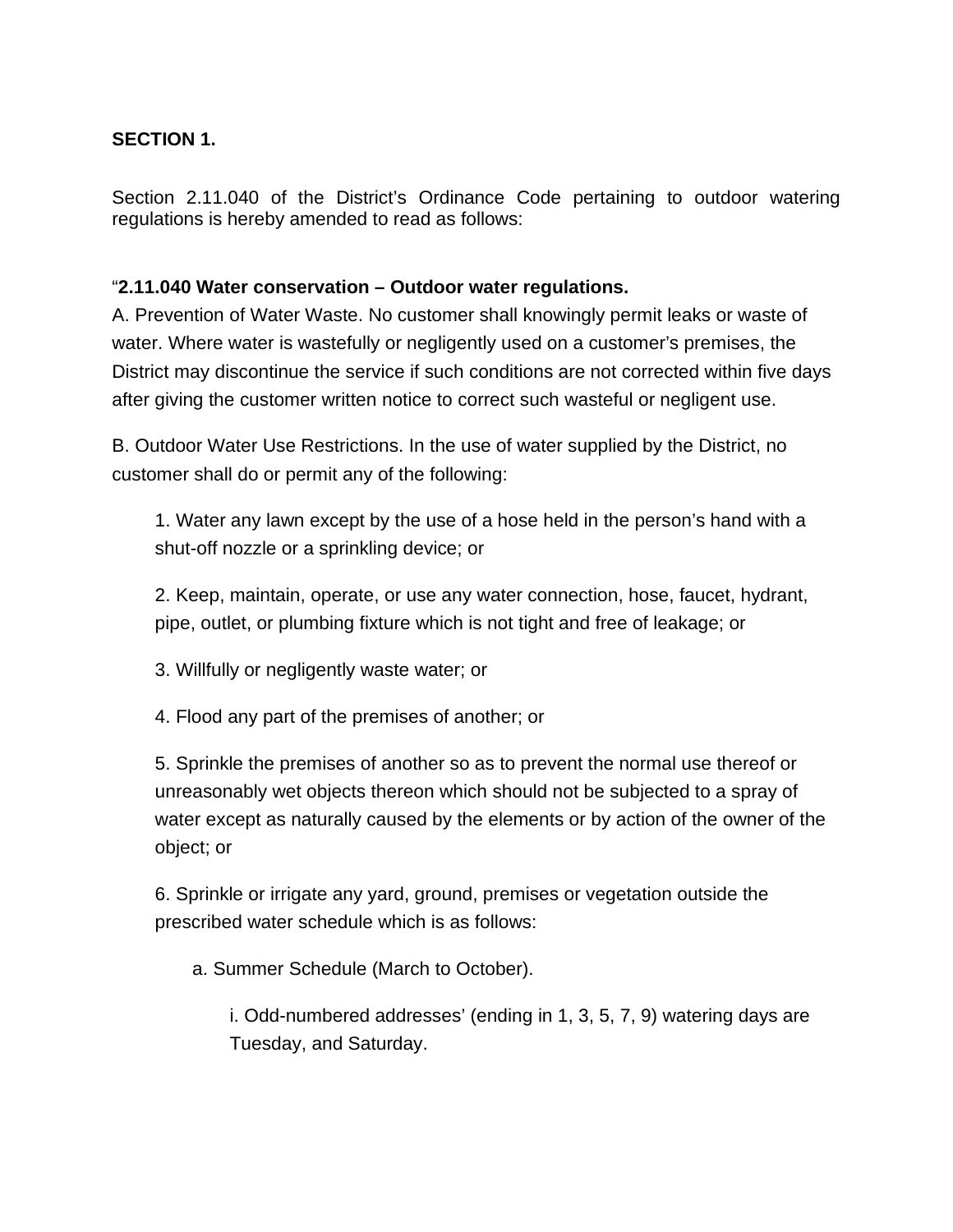ii. Even-numbered addresses' (ending in 0, 2, 4, 6, 8) watering days are Wednesday and Sunday.

iii. No watering on Monday, Thursday or Friday.

iv. Outdoor watering is only permitted on the designated days between 7:00 p.m. and 6:00 a.m.

b. Winter Schedule (November to February).

i. Odd-numbered addresses' (ending in 1, 3, 5, 7, 9) watering day is Saturday.

ii. Even-numbered addresses' (ending in 0, 2, 4, 6, 8) watering day is Sunday.

iii. No watering on Monday, Tuesday, Wednesday, Thursday or Friday.

iv. Outdoor watering is permitted at any time on the designated days; or

7. Wash any privately owned motor vehicle, trailer, or boat except from a bucket or in a commercial car wash. A hose may be used for a quick rinse only if equipped with a shut-off nozzle; or

8. Wash or rinse with a hose or watering device any vehicle, sidewalk, driveway, parking area, tennis court, patio, or any other exterior paved area, except in a manner which prevents the bulk of the water runoff from entering the street and instead diverts such water to other productive purposes such as landscape irrigation."

# **SECTION 2.**

Section 1.07.050 Related to the theft/unauthorized use of water/utilities is hereby added to the Malaga County Water District Ordinance Code to read as follows:

#### "**1.07.050 Unauthorized Use/Theft of Water/Utility Service**

A. It is unlawful for any Person to Tamper, Divert, Reconnect, (the terms "Person, Utility, Customer, Utility Service, Divert, Temper, or Reconnection as used in this Ordinance Code shall have the same meaning as those words as defined in Penal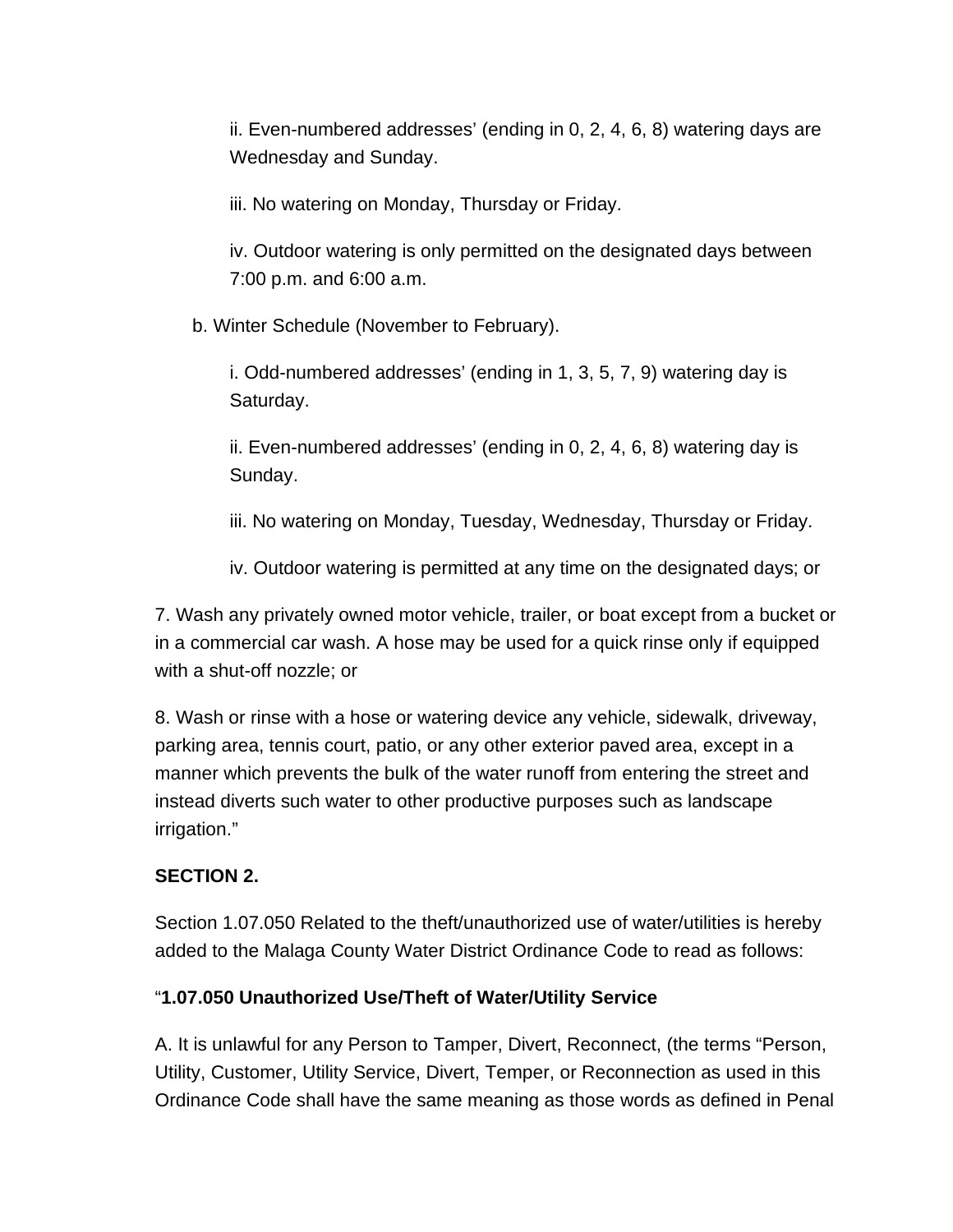Code §498(a).) or otherwise obtain for himself, herself or theirself Utility Services without paying the full lawful charge therefor, or with the intent to enable another Person to do so, or with the intent to deprive the District of any part of the full lawful charge for Utility Services it provides, commits, authorizes, solicits, aids or abets, in any of the following shall be guilty of a misdemeanor:

1. Diverts or causes to diverted Utilities Services, by any means.

2. Prevents any utility meter, or other devise used in determining the charge for Utility Services from accurately performing its measuring function by tampering or by any other means.

3. Tamper with any property owned by or used by the District to provide Utility Services.

4. Makes or causes to be made any connection with or reconnection with property owned or used by the District to provide Utility Services without the authorization or consent of the District.

5. Uses or receives the direct benefit of all or any portion of Utility Services with knowledge or reason to believe that the diversion, tampering, or unauthored connection exists at the time of that use, or that the use or receipt was otherwise without authorization or consent of the District.

6. Or commits any other violation as described in Penal Code §498.

B. Any violation of any other Section of the Malaga Code pertaining to the unauthorized use of Utility Service including, but not limited to, Chapter 2.10 pertaining to temporary service or service from a fire hydrant.

C. Non-Exclusive. The penalties and remedies described in this section shall be non-exclusive and cumulative.

D. Penalty. The Penalty for violation of this section shall be one thousand dollars (\$1,000.00) per violation."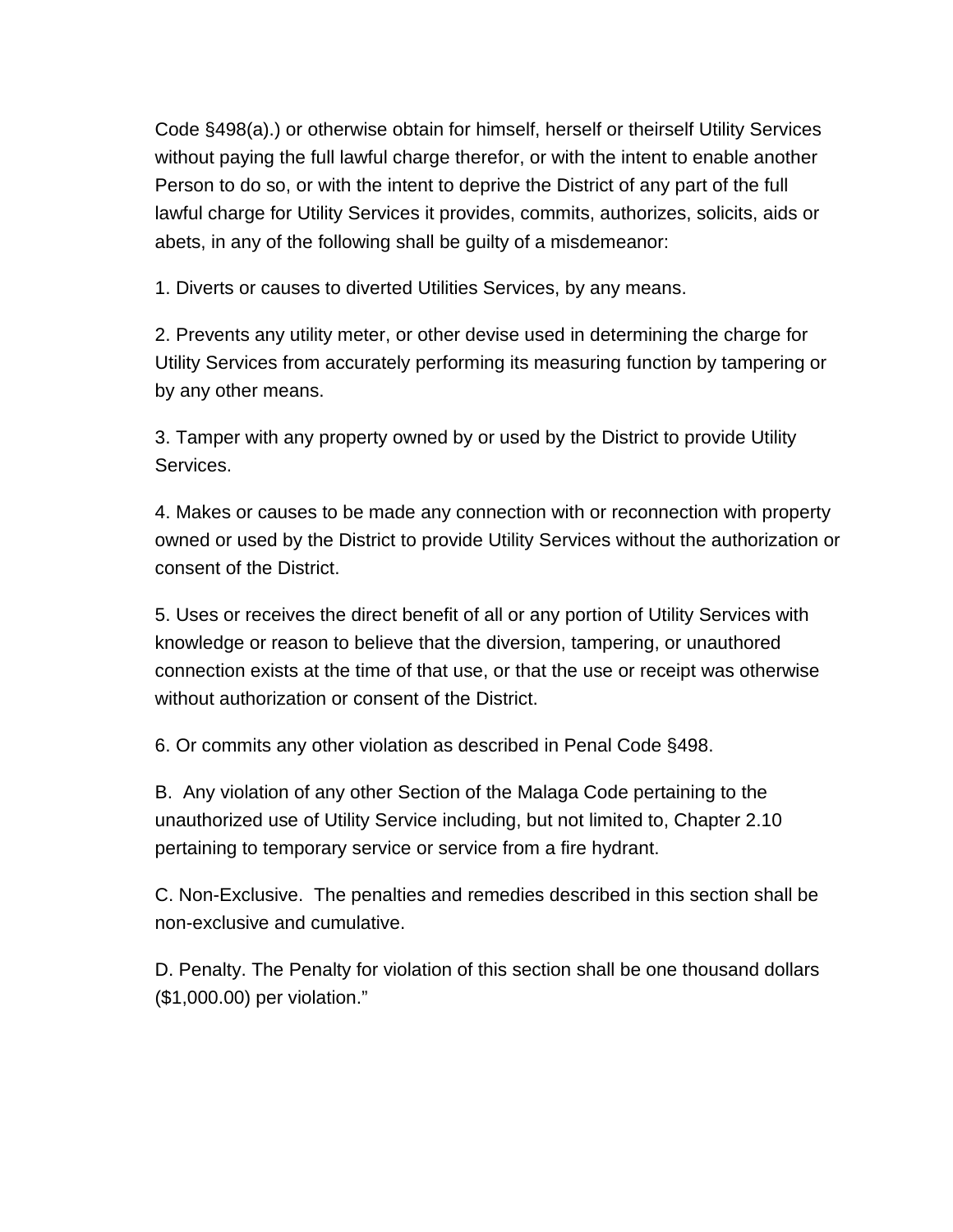## **SECTION 3.**

Section 3.05.015 Pertaining to the requirement for a waste water discharge permit for industrial/commercial users is hereby added to the Malaga County Water District Ordinance Code to read as follows:

### **3.05.015 PERMIT REQUIRED.**

Pursuant to the authority set forth in the MCWDC 3.01.030 the District may require any or all commercial/industrial User(s), as its primary control mechanism pursuant to 40CFR §403.8(f) to have an individual wastewater discharge permit issued pursuant to this Ordinance Code or the District's Pretreatment Program and the failure or refusal by any User to obtain such permit or to operate without a permit when required shall be deemed a violation of this Ordinance Code"

**SECTION 4.** California Environmental Quality Act: The Directors having considered the Staff Report and all public comments, has determined that the amendment is not a project under the California Environmental Quality Act because the amendment has no potential for resulting in a physical change in the environment. Since the amendment is not a project, no environmental documentation is required.

**SECTION 5.** Severability: If any section, subsection, sentence, clause or phrase of this Code is for any reason held to be invalid or unconstitutional, the decision shall not affect the validity of the remaining portions of the Ordinance. The Directors hereby declare that it would have passed this Ordinance, and each section, subsection, sentence, clause or phrase thereof, irrespective of the fact that any one or more sections, subsections, sentences, clauses or phrases have been declared invalid or unconstitutional.

**SECTION 6.** Effective Date and Posting of Ordinance: This Ordinance shall be effective immediately upon adoption. The District's Secretary shall publish a summary of the Ordinance within fifteen (15) days after adoption with the names of the Directors voting for and against this Ordinance. Additionally, the Secretary shall post a certified copy of the full text of this Ordinance with the names of the Directors voting for and against this Ordinance in the office of the District. (Water Code Sections 31027, 31105, and 31141.)